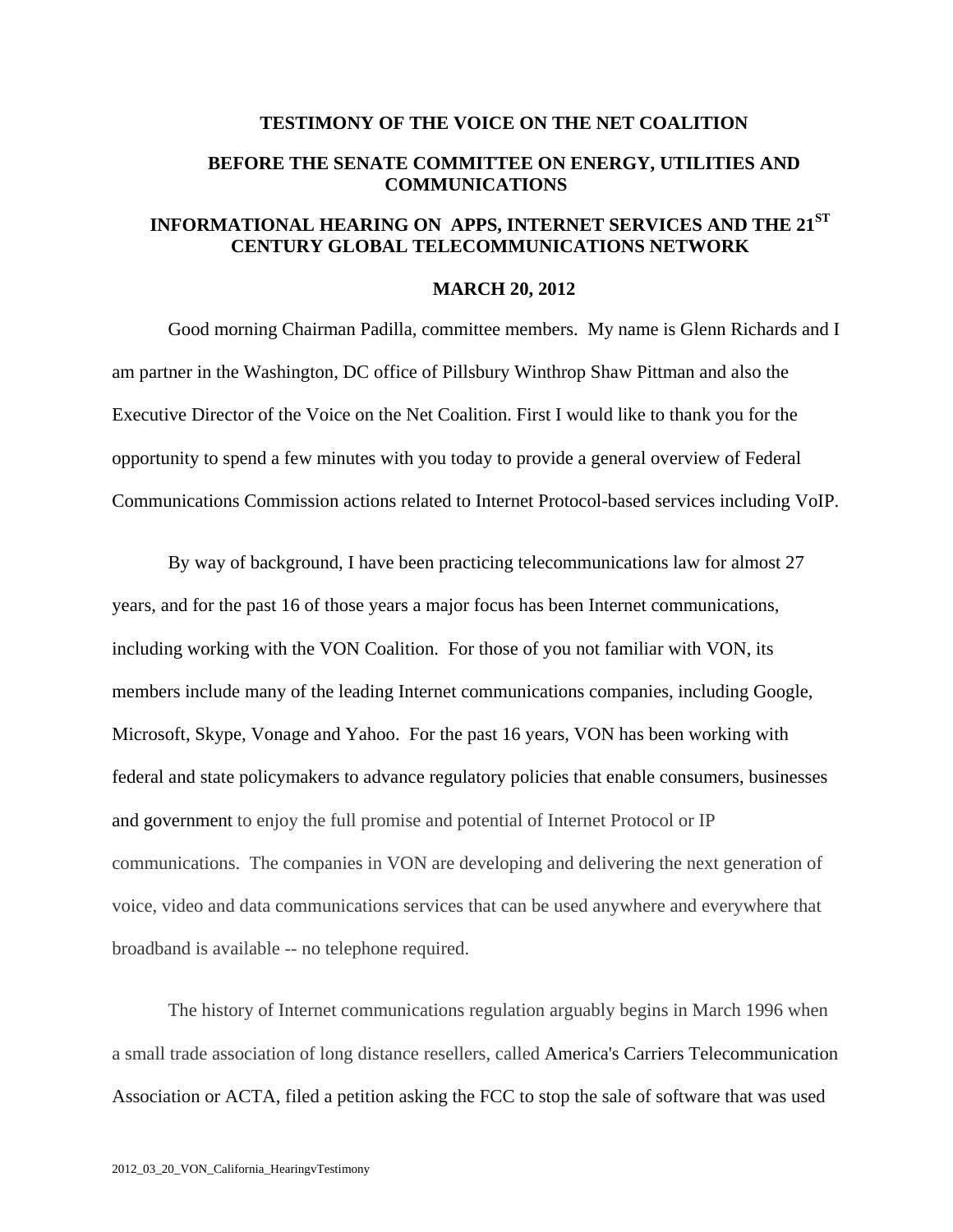to enable voice communications between computers over the public Internet, or in some cases from computers to telephones. ACTA also asked the FCC to begin a rulemaking to define permissible communications over the Internet. ACTA noted that it was not in the public interest to permit long distance service to be given away and suggested that the software providers should be subject to the same regulations as telecommunications providers.

Comments were filed in response to the ACTA petition but the FCC never issued an order in that proceeding. Basically, not much else happened from a regulatory perspective for the next seven 7 years. Regulators asked questions, but Internet telephony was still a curiosity; used mostly by hobbyists. However, during that time the decreasing cost of personal computers and the increasing availability of broadband technologies, naturally led to the growing use of Internet communications. Companies such as Free World Dial-up (an early version of Skype) and ITXC were challenging traditional telecom business models by using the Internet to provide free or low cost international communications services, and a company called Vonage began offering a home telephone service over the customer's high speed Internet connection that for the first time allowed residential customers to manage their communications services – providing features and capabilities previously only available to business users; and at much lower prices than were available from tradition telephone companies.

The relative quiet ended in July 2003, when the Minnesota Department of Commerce filed a complaint with the state Public Utilities Commission asserting that Vonage was providing a telephone exchange service and subject to state law and regulations as a telephone company, including the requirements to get a certificate of operating authority, file tariffs and provide 911. In September 2003, the Minnesota commission issued an order asserting jurisdiction over Vonage, and telling it to comply with state regulations. That order was subsequently reversed by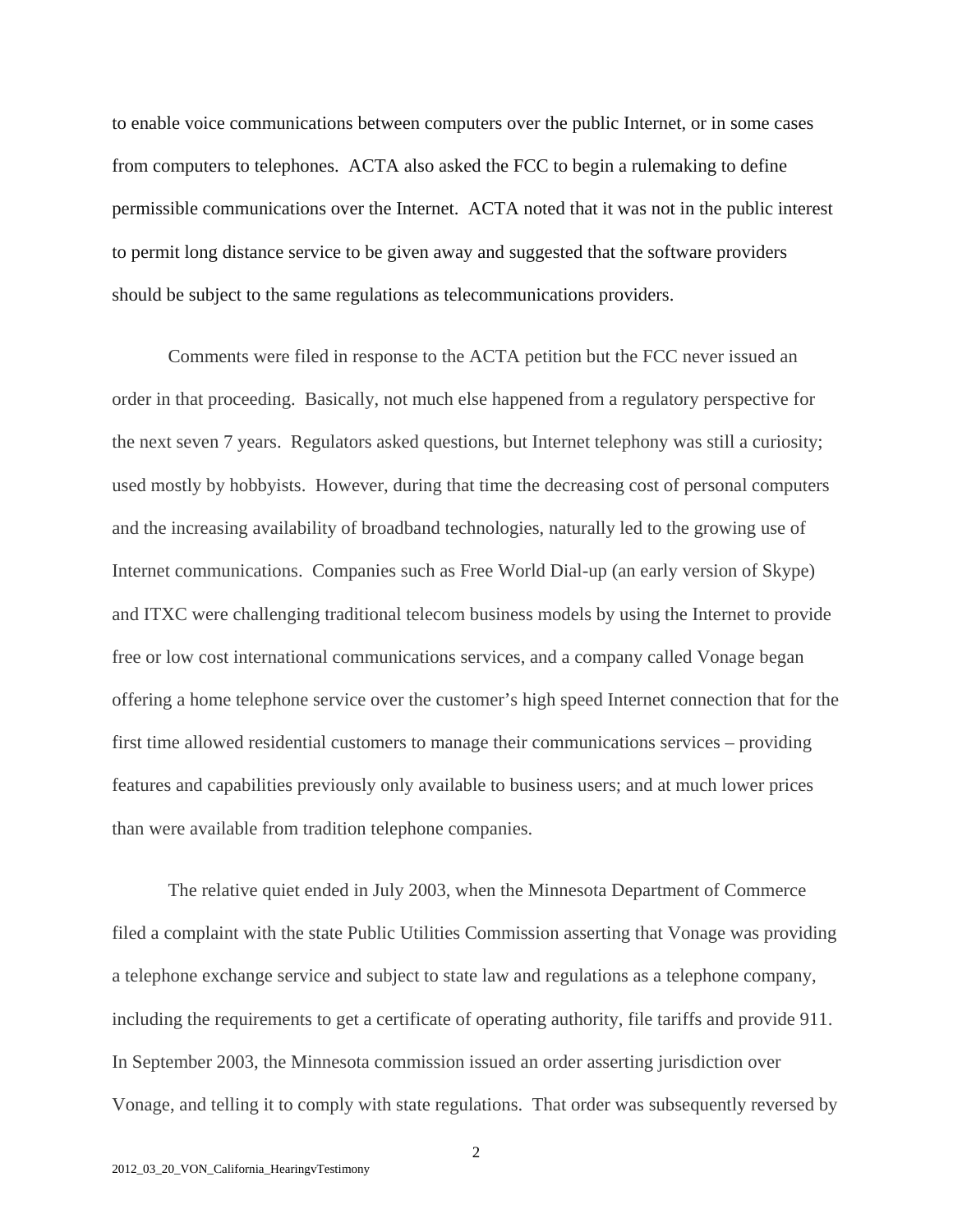a federal court and that reversal upheld on appeal. But more importantly for our discussion today, Vonage, while the matter was under appeal, also filed a petition for declaratory ruling with the FCC asking it to preempt the Minnesota order, arguing that its service should be classified as an information service and thus not subject to state regulation; or, in the alternative that regardless of the regulatory classification that its service could not be separated into distinct interstate and intrastate communications. The FCC agreed with Vonage that it was impractical to separate the service into interstate and intrastate communication, relying in part on the fact that the service was nomadic – that is the service could be accessed from a broadband connection anywhere in the world, and that permitting Minnesota to regulate the service would thwart a federal policy of promoting advanced communications services and noting that multiple state regulatory regimes would likely violate the Commerce Clause. The Commission did not address whether the service should be classified as an information or telecommunications service; and that issue remains unresolved today. While the issue was not specifically before the FCC, it did note that it would likely also preempt state regulation of other entities, such as cable companies, that provided integrated communications capabilities over the Internet.

Also in 2004, the Commission issued what is now referred to as the Pulver Order, In that decision, the FCC specifically declared that Pulver's Free World Dialup – which was a directory service that facilitated free, computer-to-computer Internet voice communications between FWD subscribers, using unique numerical identifiers (and not telephone numbers), was an information service and not a telecommunications service. Information services are generally not subject to state regulation and limited, if any, FCC regulation. This decision is important today because it's the basis for the regulatory scheme for companies like Skype, or others that offer Internet-based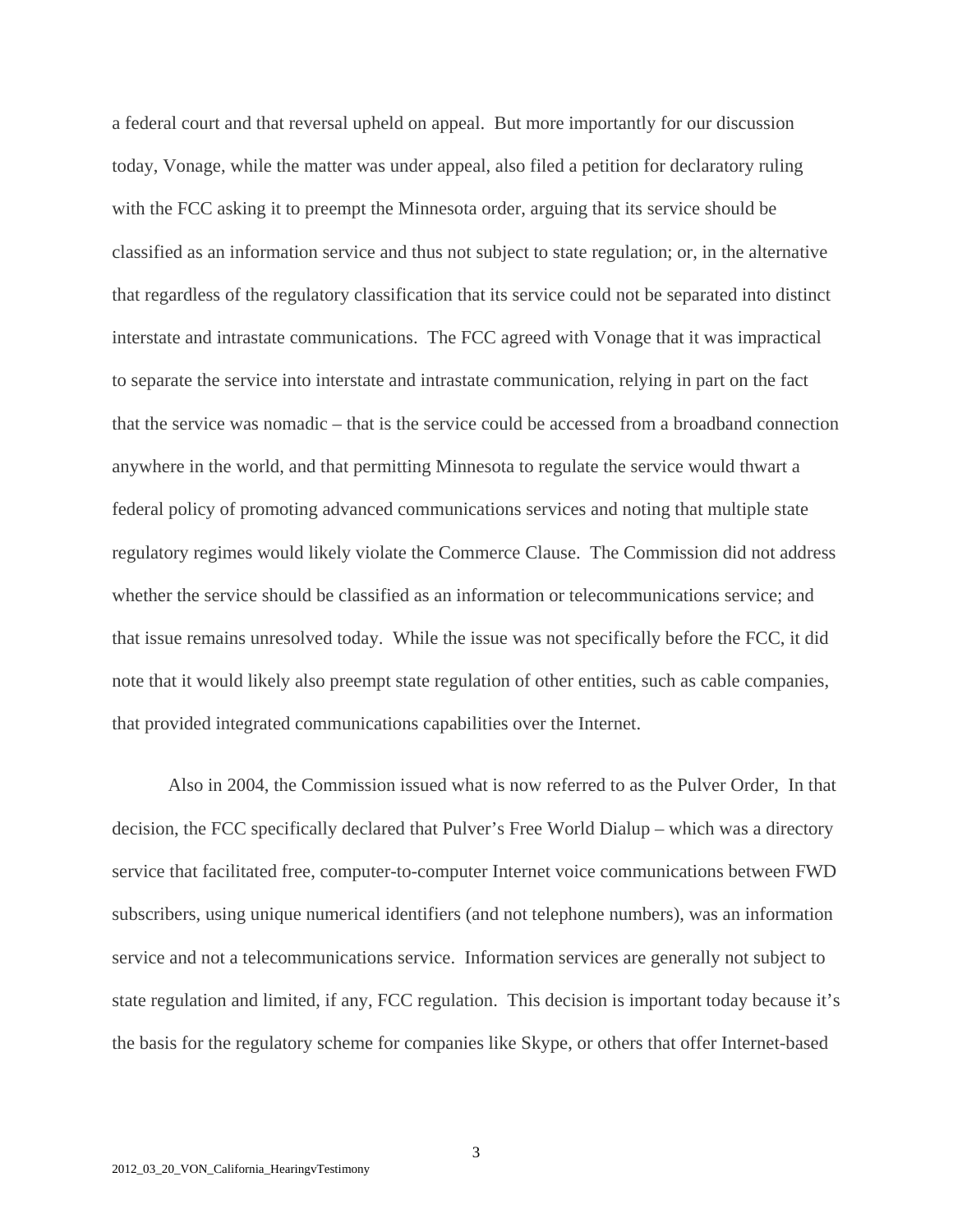PC-to-PC voice services that do not interconnect with the public telephone network, and thus are not treated like providers of interconnected VoIP.

Finally, in 2004, the FCC released a Notice Proposed Rulemaking asking hundreds of questions about the proper scope of federal regulation of IP-enabled services. In summary, the NPRM broached the question of whether Voice over IP or other IP-based services should be classified as information or telecommunications services, or otherwise subject to some or all of the regulations that applied to telecommunications carriers.

In 2005, the FCC issued the first decision that imposed a regulatory requirement on Voice over IP. Specifically, the FCC required VoIP providers to provide E-911 service to their customers. This decision was largely based on the finding that VoIP was fast becoming, and marketed as, a replacement for basic telephone services and that there was a consumer expectation that such services could reach 911. To distinguish between the various kinds of IP communications services, the FCC limited the requirement to interconnected VoIP, a definition now codified in the FCC's rules, that mean a service that that (1) enables real-time, two-way voice communications; (2) requires a broadband connection from the user's location; (3) requires Internet-protocol compatible equipment and (4) permits users generally to receive calls that can originate on and can terminate to the public switched telephone network.

Interestingly, the Commission imposed the 911 requirement and asserted its authority over interconnected VoIP using its Title I or ancillary authority to broadly promote public safety, rather than declaring interconnected VoIP a telecommunications service which would have achieved the same result but would have subject the service to the full spectrum of telecom regulations. That same rationale was applied in a decision issued later in 2005 that applied

4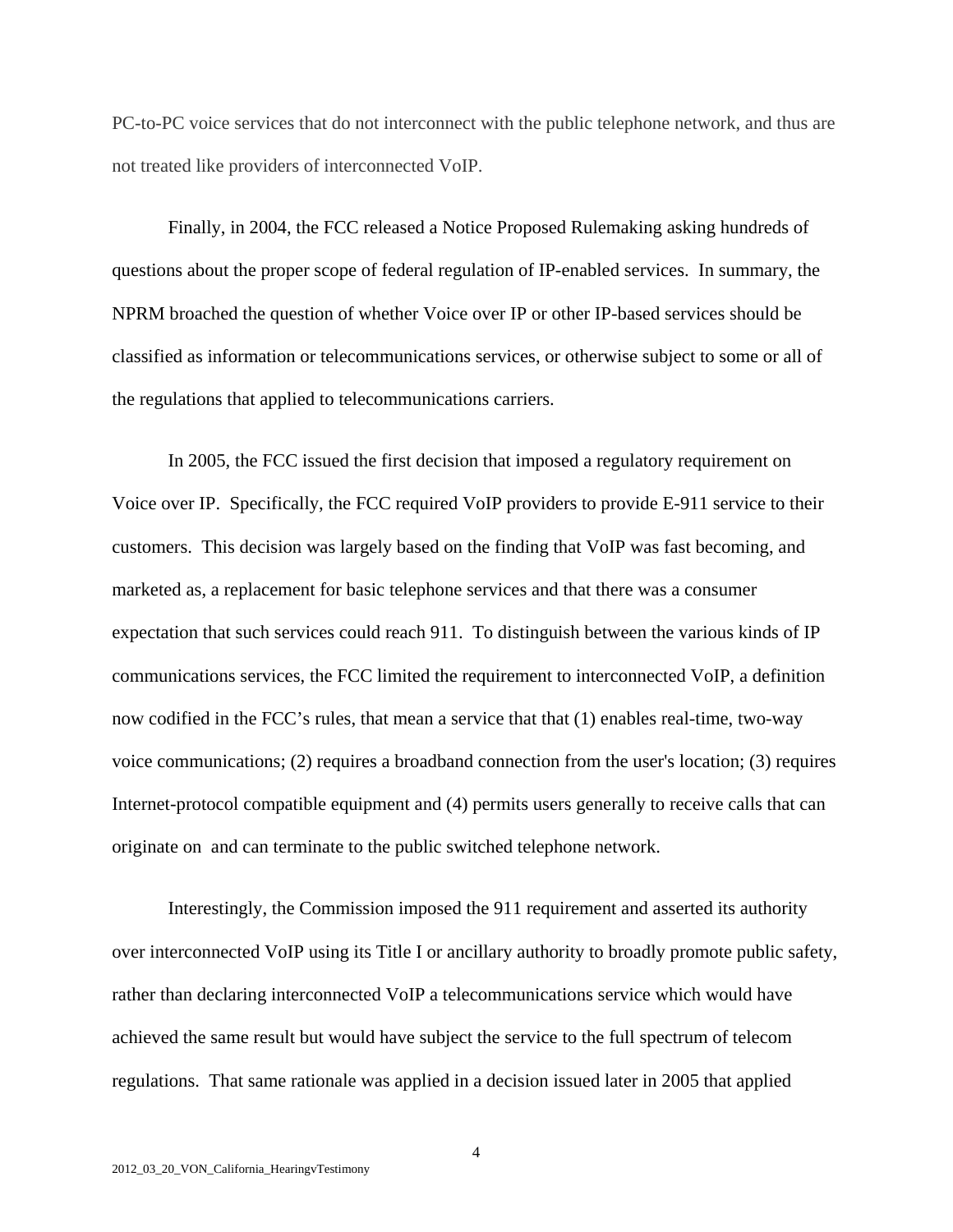CALEA obligations to providers of interconnected VoIP. For those of you unfamiliar with CALEA, its purpose is to enhance the ability of law enforcement and intelligence agencies to conduct electronic surveillance by requiring that telecommunications carriers, VoIP providers and manufacturers of telecommunications equipment modify and design their equipment, facilities, and services to ensure that they have built-in surveillance capabilities, allowing federal agencies to monitor all telephone, broadband internet, and VoIP traffic in real-time. Both the 911 and CALEA decisions were upheld on appeal; including the Commission's line of reasoning and its use of Title I authority to impose these new requirements on interconnected VoIP.

With this new regulatory framework in place, the FCC during the past six years has continued to impose what I would consider consumer protection and public safety obligations on providers of interconnected VoIP. These obligations include contributing to the Federal Universal Service Fund, making the service accessible to person with disabilities, paying FCC regulatory fees, requiring VoIP providers to port telephone numbers to other communications providers, requiring FCC approval before discontinuing VoIP service, allowing states to assess universal service obligations on VoIP revenues, and, most recently, requiring VoIP providers to file reports of network outages with the FCC. Consumers can also file complaints online with the FCC specifying VoIP service provider issues. There are also a number of pending FCC proceedings that could impose additional obligations on interconnected VoIP, including application of the truth in billing and cramming rules, and considering whether VoIP providers should be permitted direct access to telephone numbers (which today are available only to telecommunications carriers).

The FCC, through authority provided by Congress in 2010, has imposed certain disabilities access obligations on non-interconnected and one-way VoIP services. Examples of

5